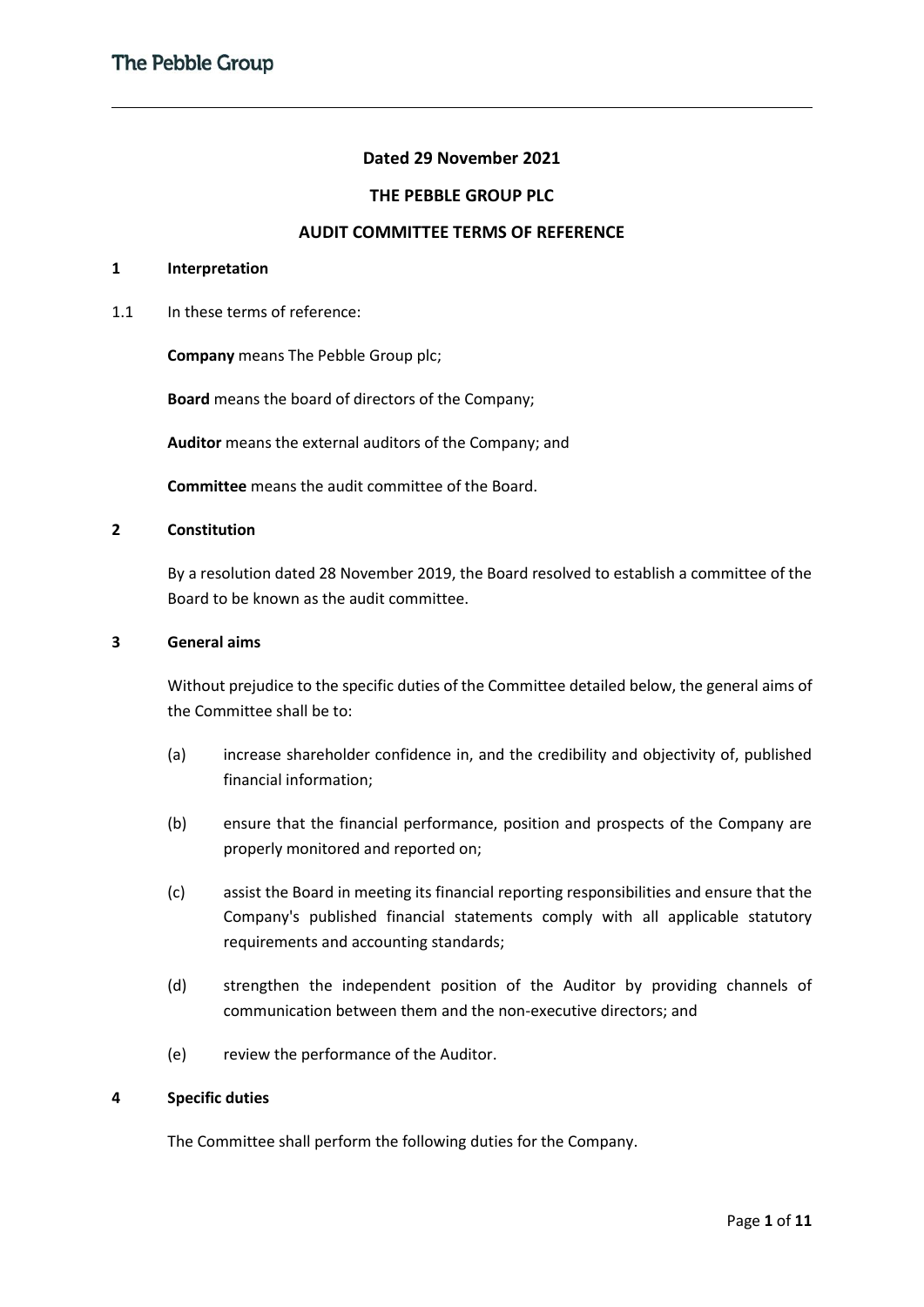# 4.1 **Financial Reporting**

- (a) The Committee shall monitor the integrity of the financial statements of the Company, including:
	- (i) its annual and half-yearly reports and accounts;
	- (ii) announcements of preliminary results; and
	- (iii) any other formal announcement relating to its financial performance,

reviewing all significant financial reporting issues and all judgements which they contain.

- (b) The Committee shall review:
	- (i) summary financial statements;
	- (ii) significant financial returns to regulators; and
	- (iii) any financial information contained in other documents, such as announcements of a price sensitive nature.
- (c) The Committee shall review and challenge where necessary:
	- (i) the consistency of, and any changes to, accounting policies both on a year on year basis and across the Company (and its group);
	- (ii) the methods used to account for significant or unusual transactions where different approaches are possible;
	- (iii) whether the Company has followed appropriate accounting standards and made appropriate estimates and judgements, taking into account the views of the Auditor;
	- (iv) the clarity of disclosure in the Company's financial reports and the context in which statements are made;
	- (v) all material information presented with the financial statements, such as the operating and financial review, strategic report and the corporate governance statement (insofar as it relates to the audit and risk management); and
	- (vi) related party transactions, noting the requirements of the AIM Rules for Companies whereby in certain instances the directors who are independent of such a transaction are required to consult with the nominated adviser of the Company, the announcement obligations in respect of related party transactions, and the requirements of the AIM Rules for Companies for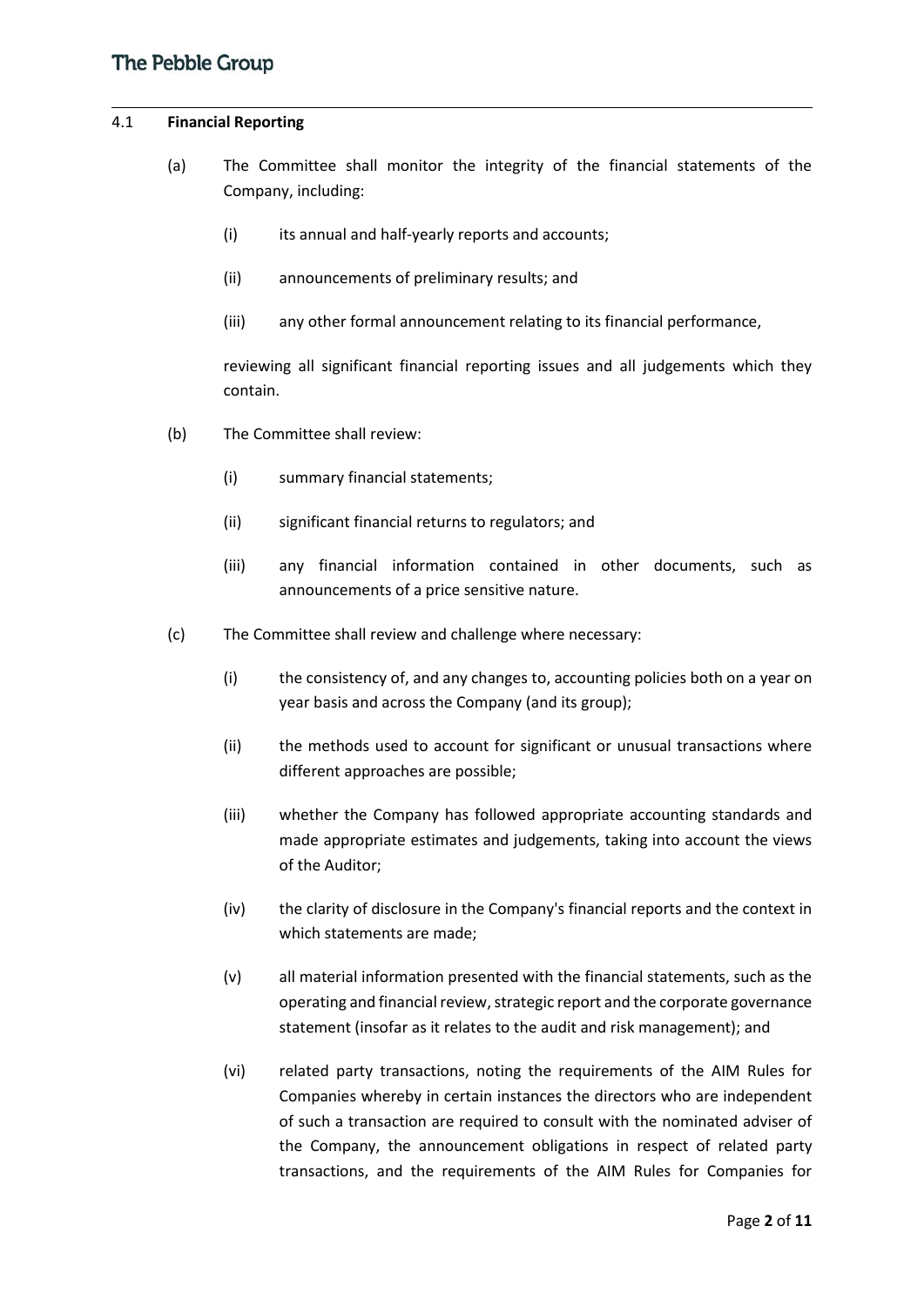certain types of related party transactions to be disclosed in the Company's annual report and accounts.

(d) The Committee shall review the annual financial statements of any pension funds where not reviewed by the Board as a whole.

# 4.2 **Internal Controls and risk management systems**

- (a) The Committee shall:
	- (i) determine and review the Company's risk profile, including the nature and extent of significant risks that the Company is willing to take in achieving its strategic objectives;
	- (ii) keep under review the scope, adequacy and effectiveness of the Company's internal financial controls and internal control and risk management systems;
	- (iii) receive reports from the Company's management and the Auditor on the effectiveness and integrity of those systems;
	- (iv) review whether the principle of any guidance published by the Financial Reporting Council (or any successor) for directors on internal control requirements are being embedded within the Company's group;
	- (v) review the timelines of, and reports on, the effectiveness of corrective action taken by the Company's management; and
	- (vi) review and approve any statements to be included in the Company's annual report and accounts concerning internal controls and risk management.

# 4.3 **Whistleblowing/Anti-bribery**

The Committee shall:

- (a) review the scope, adequacy and effectiveness of the Company's arrangements for its employees to raise concerns, in confidence, about possible wrongdoing in financial reporting or other matters;
- (b) ensure that these arrangements allow proportionate and independent investigation of such matters and appropriate follow-up action and shall keep under review the Company's procedures for detecting fraud; and
- (c) review the Company's systems and controls for the prevention of bribery and receive reports on non-compliance.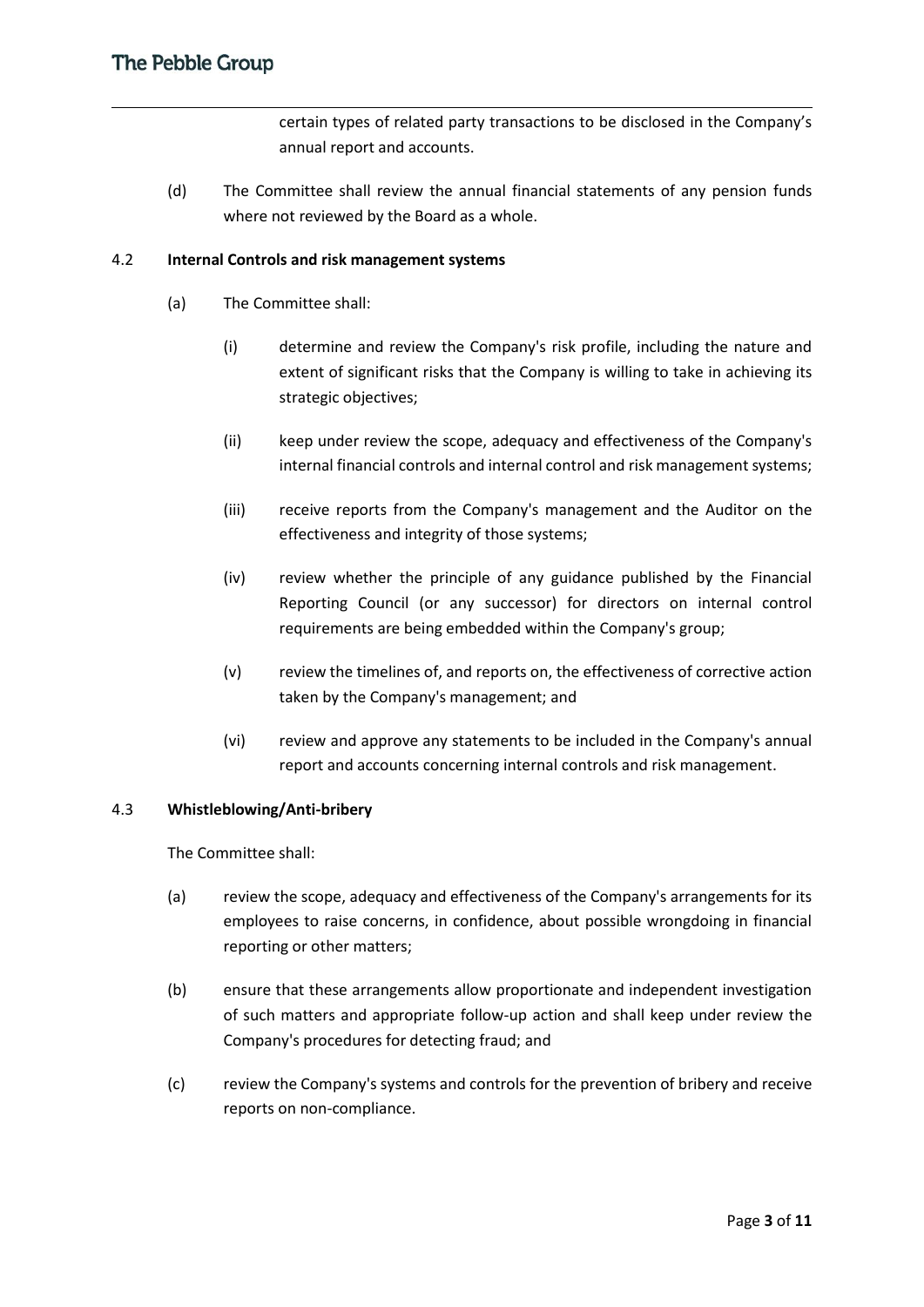## 4.4 **Internal Audit**

- (a) The Committee shall:
	- (i) consider annually whether there is a need for an internal audit and risk function and make a recommendation to the Board accordingly. In the event that an internal audit and risk function is introduced, the Board shall extend as appropriate the Committee's terms of reference to include, *inter alia*, monitoring and reviewing the effectiveness of the internal audit and risk function, senior appointments and removals in respect of that function, resourcing of that function, meetings with the internal auditors and reviewing executive management's responsiveness to findings and recommendations of the internal audit and risk function;
	- (ii) ensure that any internal audit and risk function has adequate standing and is free from management or other restrictions;
	- (iii) review and assess the annual internal audit and risk plan;
	- (iv) review promptly all reports on the Company from the internal audit and risk function;
	- (v) meet the head of internal audit at least once a year, without executive management being present, to discuss the remit of the internal audit and risk function and any issues arising from the internal audits carried out. In addition, the head of internal audit shall be given the right of direct access to the chairman of the Board and to the Committee.

# 4.5 **External Audit**

- (a) The Committee shall:
	- (i) consider and make recommendations to the Board, to be put to shareholders for approval at the AGM, in relation to the appointment, re-appointment or removal of the Auditor and oversee the selection process for a new Auditor and, if the Auditor resigns, investigate the issues leading to this and decide whether any action is required;
	- (ii) ensure that at least once every ten years the audit services contract is put out to tender to enable the Committee to compare the quality and effectiveness of the services provided by the incumbent auditor with those of other audit firms and oversee the selection process and further ensure that all tendering firms have such access as is necessary to information and individuals during the tendering process;
	- (iii) oversee the relationship with the Auditor including (but not limited to):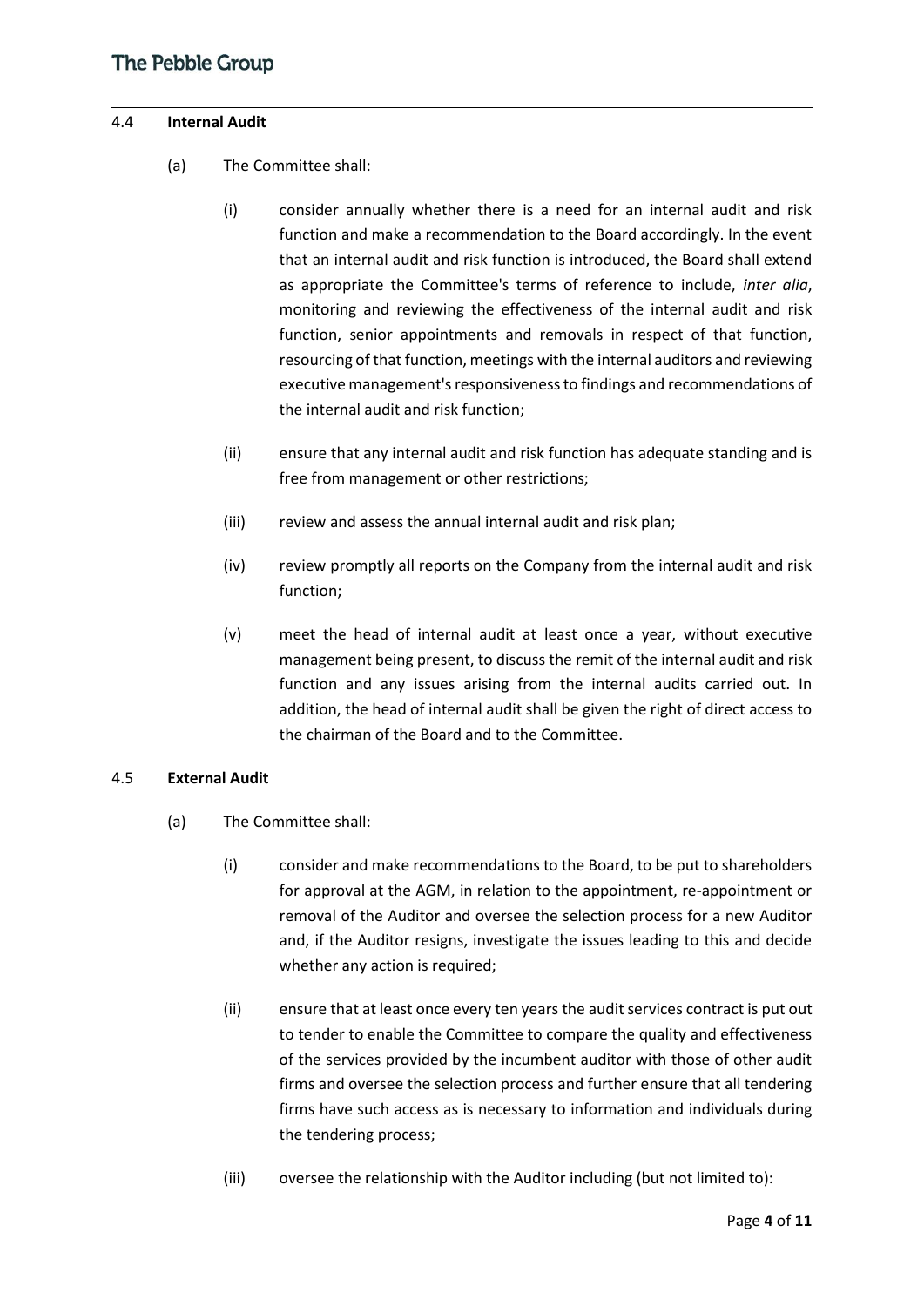- (A) approval of their remuneration, whether fees for audit or non-audit services, and ensuring that the level of fees is appropriate to enable an effective and high quality audit to be conducted;
- (B) approval of their terms of engagement, including any engagement letter issued at the start of each audit and the scope of the audit;
- (C) assessing annually their independence and objectivity, taking into account relevant professional and regulatory requirements and the relationship with the Auditor as a whole, including the provision of any non-audit services;
- (D) satisfying itself that there are no relationships (such as family, employment, investment, financial or business) between the Auditor and the Company (other than in the ordinary course of business) which could adversely affect the Auditor's independence and objectivity;
- (E) agreeing with the Board a policy on the employment of former employees of the Auditor, then monitoring the implementation of this policy;
- (F) monitoring the Auditor's compliance with relevant ethical and professional guidance on the rotation of audit partners, the level of fees paid by the Company compared to the overall fee income of the firm, office and partner and other related requirements;
- (G) assessing annually the qualifications, expertise and resources of the Auditor and the effectiveness of the audit process, which shall include a report from the Auditor on their own internal quality procedures;
- (H) seeking to ensure co-ordination with the activities of any internal audit function; and
- (I) considering the risk of the withdrawal of the Company's present Auditor from the market;
- (iv) meet regularly with the Auditor, including once at the planning stage before the audit and once after the audit at the reporting stage and meet the Auditor at least once a year without executive management being present, to discuss the Auditor's remit and any issues arising from the audit;
- (v) review and approve the annual external audit plan and ensure that it is consistent with the scope of the audit engagement having regard to the seniority, expertise and experience of the audit team;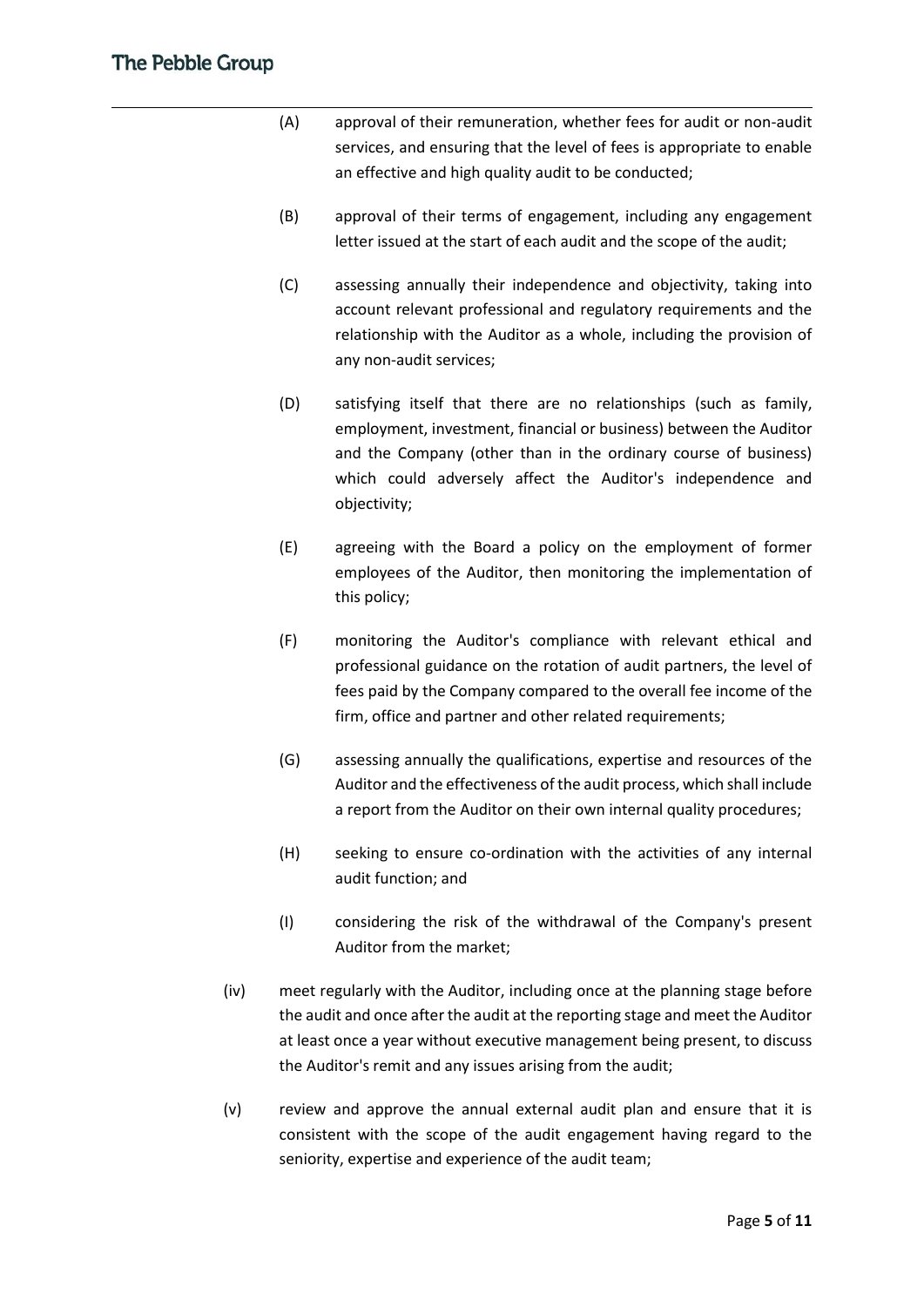- (vi) review the findings of the audit with the Auditor, this to include, but not be limited to, the following:
	- (A) a discussion of any major issues which arose during the audit;
	- (B) any accounting and audit judgements; and
	- (C) levels of errors identified during the audit;
- (vii) review the effectiveness of the audit;
- (viii) review any representation letter(s) requested by the Auditor before they are signed by the executive management;
- (ix) review the executive management letter and executive management's response to the Auditor's findings and recommendations; and
- (x) develop and implement a policy on the supply of non-audit services by the Auditor to avoid any threat to the Auditor's independence and objectivity, taking into account any relevant ethical guidance on the matter.

#### 4.6 **Other Matters**

The Committee shall:

- (a) have access to sufficient resources in order to carry out its duties, including access to the Company secretariat for assistance as required;
- (b) be provided with appropriate and timely training, both in the form of an induction programme for new members and on an ongoing basis for all members;
- (c) give due consideration to all relevant laws and regulations and to the AIM Rules for Companies, the Quoted Companies Alliance Corporate Governance Code, the requirements of the EU Market Abuse Regulation and, having regard to the size and nature of the Company, the provisions of the UK Corporate Governance Code, as appropriate (it being noted that the UK Corporate Governance Code does not apply to companies whose shares are admitted to trading on AIM);
- (d) be responsible for co-ordination of the internal auditor and the Auditor; and
- (e) oversee any investigation of activities which are within its terms of reference and act as a court of the last resort.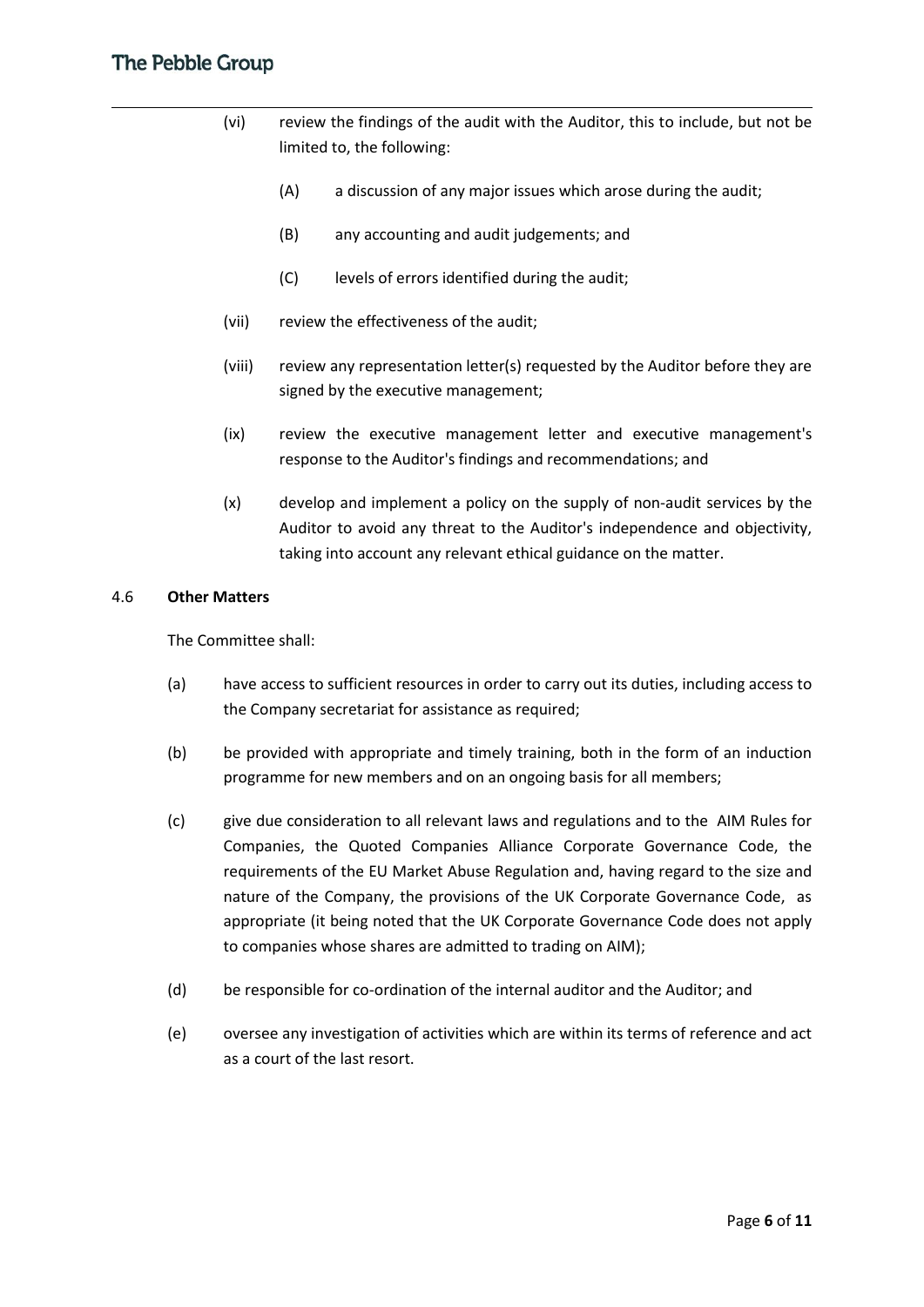#### **5 Reporting and AGM duties**

- 5.1 The chairman of the Committee shall report formally to the Board on its proceedings after each meeting on all matters within its duties and responsibilities and shall also formally report to the Board on how it has discharged its responsibilities. This report shall include:
	- (a) the significant issues that it considered in relation to the financial statements and how these were addressed;
	- (b) its assessment of the effectiveness of the external audit process and its recommendation on the appointment or reappointment of the external auditor; and
	- (c) any other issues on which the Board has requested the Committee's opinion.
- 5.2 The Committee shall make whatever recommendations to the Board it deems appropriate on any matter within its remit where action or improvement is needed.
- 5.3 The chairman of the Committee (or, in his absence, another Committee member) shall attend the AGM prepared to respond to any shareholder questions on the Committee's activities.
- 5.4 The Committee's terms of reference shall be available on the Company's website.

#### **6 Regulatory duties**

- 6.1 In carrying out its duties the Committee shall:
	- (a) give due regard to:
		- (i) all relevant legal and regulatory requirements;
		- (ii) all rules of the AIM Market operated by the London Stock Exchange plc;
		- (iii) the provisions, recommendations and disclosure requirements contained in the EU Market Abuse Regulation (596/2014);
		- (iv) the Corporate Governance Code issued by the Quoted Companies Alliance; and
		- (v) the provisions and recommendations of the UK Corporate Governance Code issued by the Financial Reporting Council (having regard also to the size and nature of the Company and that the UK Corporate Governance Code does not apply to companies whose shares are admitted to trading on AIM).
	- (b) ensure that it has such information as it considers necessary or desirable to fulfil its duties, as set out in these terms of reference.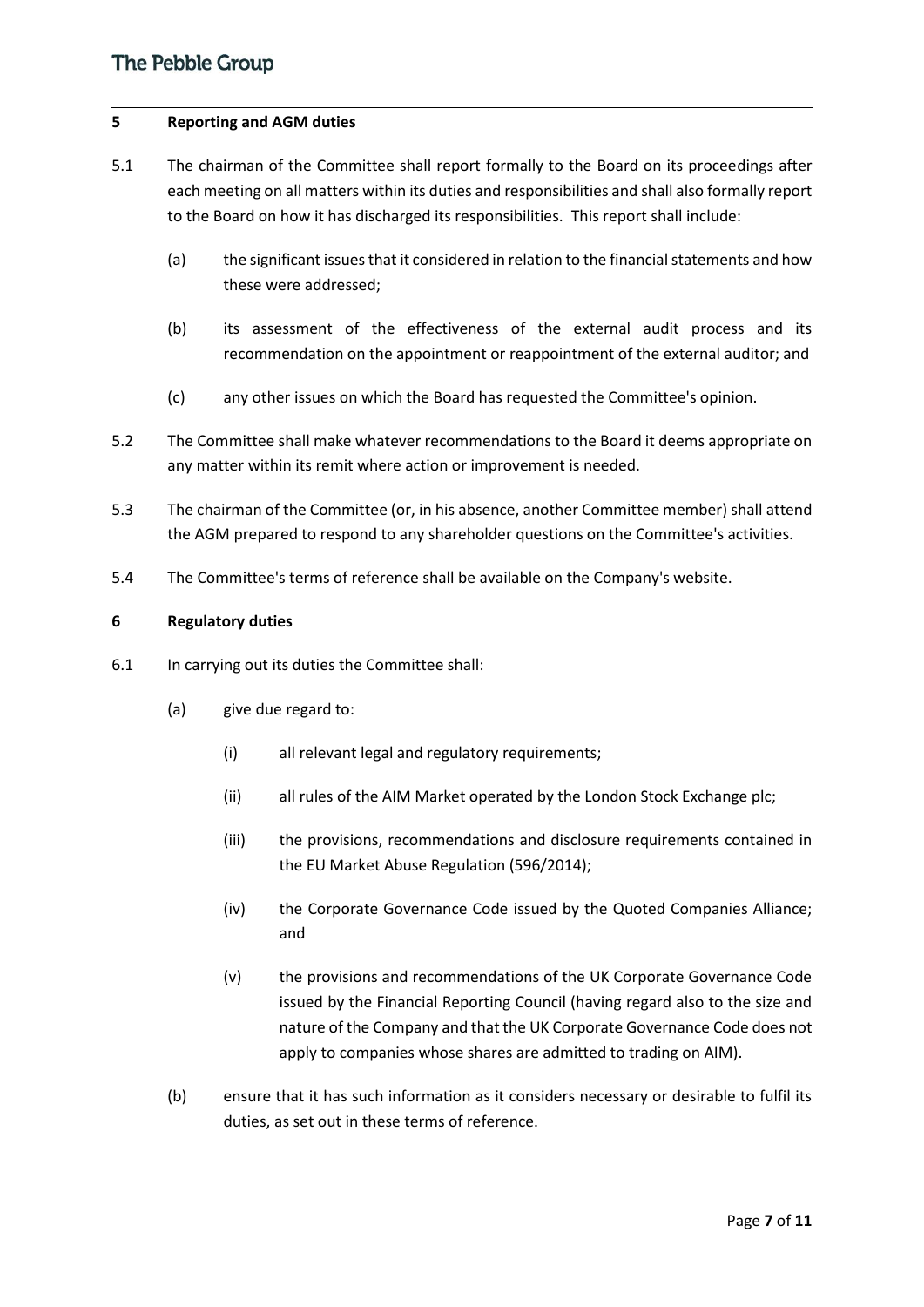# **7 Membership**

- 7.1 Members of the Committee shall be appointed from time to time by the Board, on the recommendation of the nomination committee in consultation with the chairman of the Committee.
- 7.2 The Committee shall be made up of at least two members.
- 7.3 All members of the Committee shall be independent non-executive directors of the Company, and at least one member shall have recent and relevant financial experience.
- 7.4 The chairman of the Board can be a member of, and can chair, the Committee, provided he or she was considered independent on appointment.
- 7.5 Appointments to the Committee shall be for a period of up to three years, which may be extended for up to two further three year periods, provided that the relevant member of the Committee remains independent.
- 7.6 The Board shall appoint the chairman of the Committee who shall be an independent nonexecutive director of the Company. In the absence of the Chairman, the remaining members of the Committee present at a duly convened Committee meeting may elect one of their number to chair the meeting. The Board shall determine the period for which the chairman of the Committee holds office.
- 7.7 The Board may from time to time remove members from the Committee.
- 7.8 The membership of the Committee shall be set out in the annual report of the Company.

# **8 Secretary**

The company secretary (or such other person as may from time to time be selected for the task by the Committee) shall be the secretary of the Committee.

# **9 Meetings**

- 9.1 The Committee shall meet at least two times in each year at appropriate times in the reporting and audit cycle and at such other times as the chairman of the Committee, or any other member of the Committee, shall require.
- 9.2 Meetings of the Committee shall be summoned by the secretary of the Committee at the request of any member of the Committee or at the request of the Auditor or any internal auditor if they consider it necessary.
- 9.3 Unless otherwise agreed, at least 5 working days' notice shall be given of each meeting of the Committee.
- 9.4 Unless otherwise agreed, notice of each meeting of the Committee shall: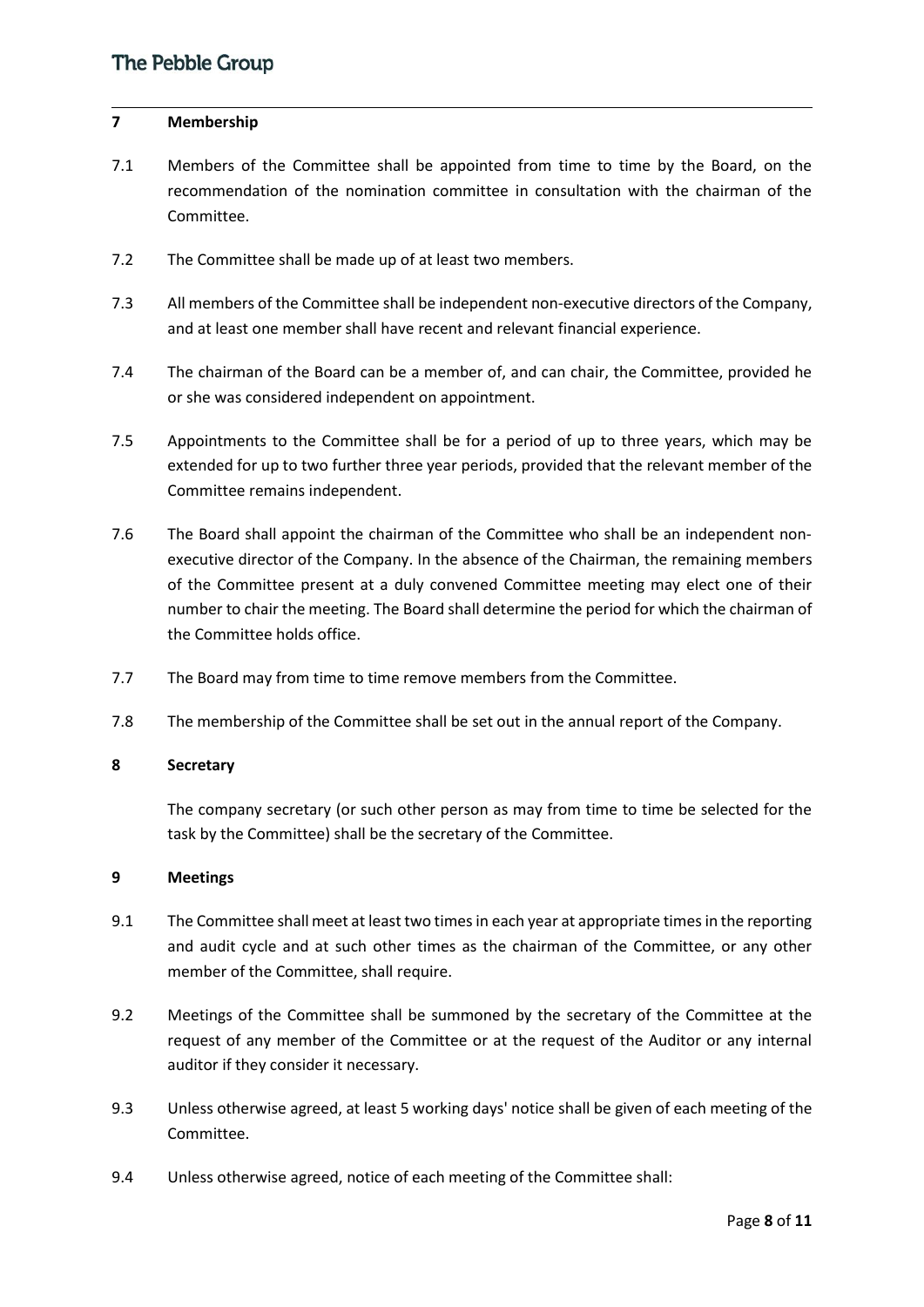- (a) confirm the venue, time and date of the meeting;
- (b) include an agenda of items to be discussed at the meeting; and
- (c) be sent to each member of the Committee, any other person required, invited or entitled to attend the meeting and all other non-executive directors of the Company.
- 9.5 Supporting papers shall be sent to members of the Committee and (as appropriate) to other attendees at the same time as the relevant notice.
- 9.6 The quorum necessary for the transaction of business by the Committee shall be two members of the Committee and a duly convened meeting of the Committee at which a quorum is present shall be competent to exercise all or any of the authorities, powers and discretions vested in or exercisable by the Committee.
- 9.7 Only members of the Committee shall have the right to attend meetings of the Committee. However, others (such as the chairman of the Board, the chief executive officer, the chief financial officer, other directors, the heads of risk, compliance and internal audit, representatives from the finance function of the Company and external advisers) may be invited to attend and speak at (but not vote at) a meeting of the Committee as and when appropriate.
- 9.8 The Auditor shall be invited to attend and speak at meetings of the Committee on a regular basis, but shall not be entitled to vote at such meetings.
- 9.9 Meetings of the Committee may be held by conference telephone or similar communications equipment whereby all members participating in the meeting can hear, and be heard by, each other, provided always, however, that at least once per annum a direct meeting shall be held between the Committee and the Auditor where a quorum of the members of the Committee and the Auditor are present in person at the same location.

# **10 Voting**

- 10.1 Each member of the Committee shall have one vote which may be cast on matters considered at the meeting. Votes can only be cast by members attending a meeting of the Committee.
- 10.2 If a matter which is considered by the Committee is one where a member of the Committee, either directly or indirectly, has a personal interest, that member shall not be permitted to vote at the meeting.
- 10.3 Matters for decision by the Committee shall be decided by a majority decision of the members present at the meeting and eligible to vote.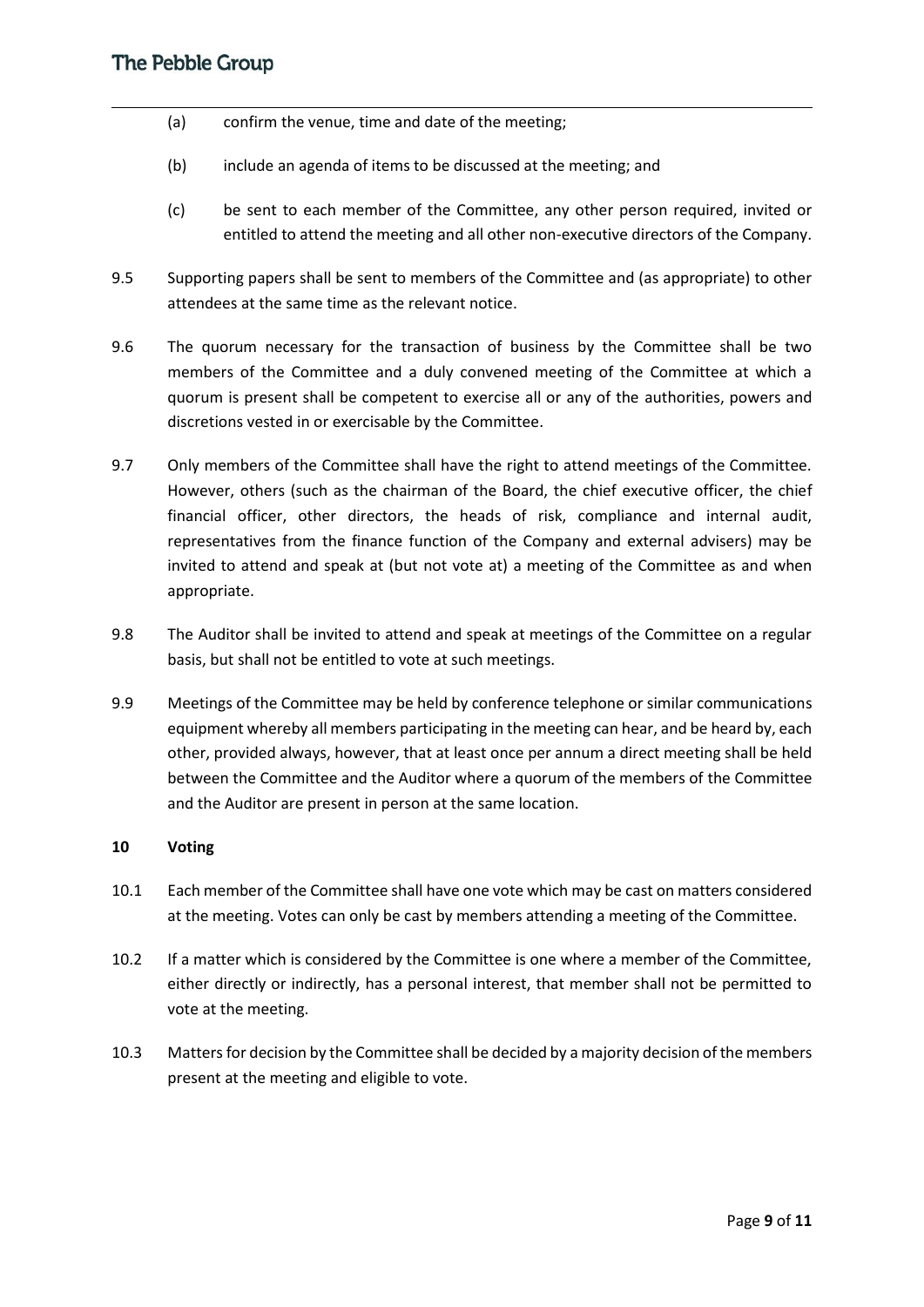#### **11 Minutes**

- 11.1 The secretary of the Committee shall minute the proceedings and resolutions of Committee meetings and record the names of those present and in attendance.
- 11.2 The secretary of the Committee shall ascertain, at the start of each Committee meeting, the existence of any conflicts of interest and minute them accordingly.
- 11.3 Following each meeting of the Committee, the secretary of the Committee shall promptly circulate, for comment, draft minutes to each member who was present at the meeting.
- 11.4 After approval and signing of the minutes by the chairman of the meeting, the secretary of the Committee shall circulate copies of the minutes to all members of the Committee and to all other members of the Board, (save if, and to the extent that a conflict of interest exists).

# **12 Authority**

- 12.1 The Committee is a committee of the Board and as such exercises such powers of the Board as have been delegated to it.
- 12.2 The Committee is authorised by the Board to investigate any activity within its terms of reference.
- 12.3 The Committee is authorised to:
	- (a) seek any information it requires (including from any employee of the Company or any of its subsidiaries) in order to perform its duties;
	- (b) seek legal or other professional advice on any matters within its terms of reference including, without limitation, any legal matters which could have a significant effect on the Company's financial position;
	- (c) within any budgeting constraints imposed by the Board, commission or purchase any relevant reports or surveys which it deems necessary to help it fulfil its obligations;
	- (d) secure the attendance of external advisors at its meetings (if it considers it necessary);
	- (e) call any employee to be questioned at a meeting of the Committee as and when required; and
	- (f) have the right to publish in the Company's annual report details of any issues that cannot be resolved between it and the Board,

all at the Company's expense.